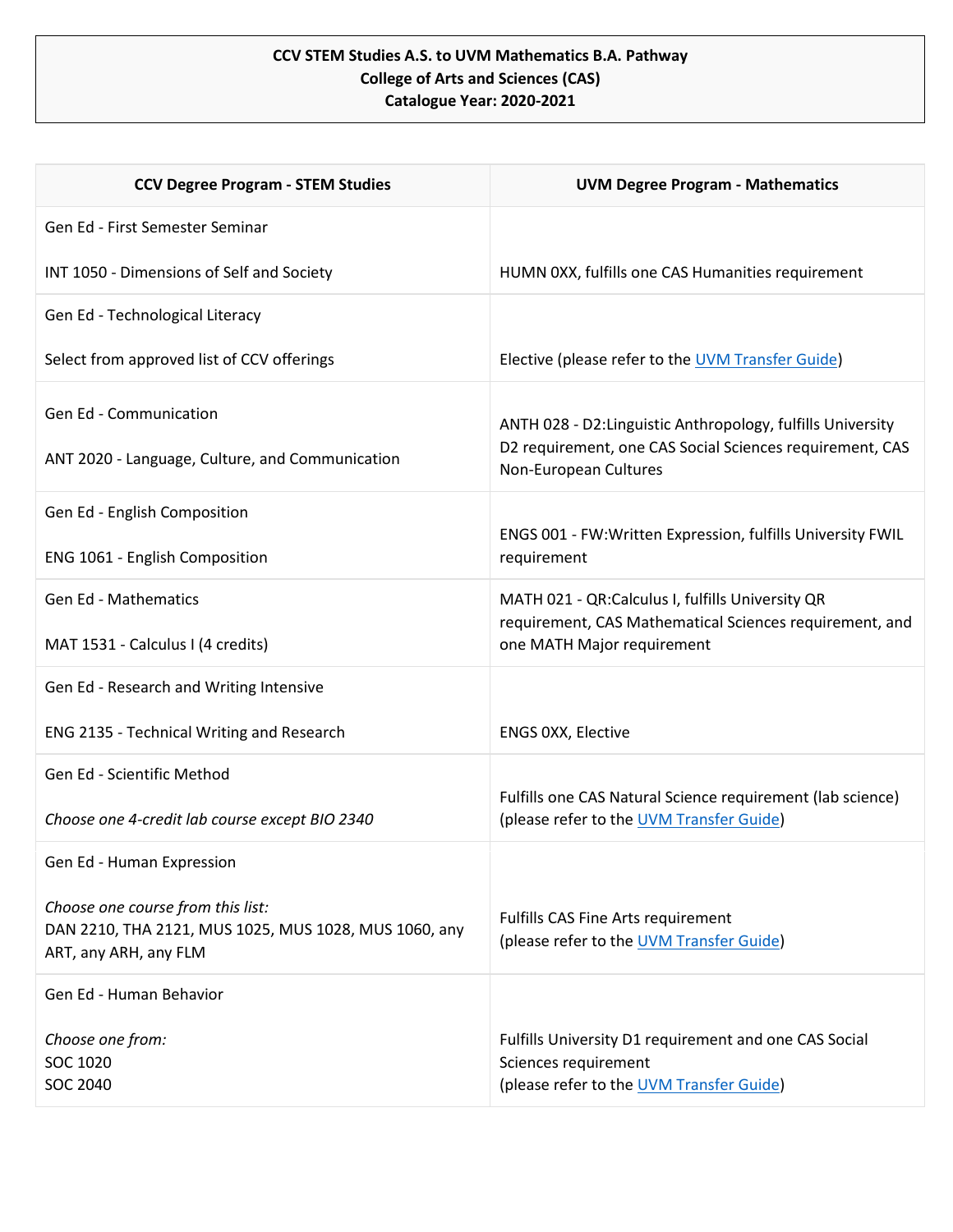## **CCV STEM Studies A.S. to UVM Mathematics B.A. Pathway College of Arts and Sciences (CAS) Catalogue Year: 2020-2021**

| <b>CCV Degree Program - STEM Studies</b>                                                                                      | <b>UVM Degree Program - Mathematics</b>                                                                        |
|-------------------------------------------------------------------------------------------------------------------------------|----------------------------------------------------------------------------------------------------------------|
| Gen Ed - Global Perspectives and Sustainability                                                                               |                                                                                                                |
| Choose one from:<br>ANT 1010, ANT 2010, ENV 1010, GEO 2020, SOC 1010                                                          | <b>Fulfills University SU requirement</b><br>(please refer to the UVM Transfer Guide)                          |
| Gen Ed                                                                                                                        |                                                                                                                |
| HUM 2010 - Seminar in Educational Inquiry                                                                                     | HUMN 0XX, fulfills one of CAS Humanities requirement                                                           |
| Choose a minimum of 23 college-level credits in:<br>AHS, ARC, BIO, CHE, CIS (above CIS-1020), ENV, MAT, MEC, or<br><b>PHY</b> |                                                                                                                |
| MAT 2532 - Calculus II (4 credits)<br>All other courses will meet Elective credits to UVM degree.                             | MATH 022 - QR:Calculus II, CAS Math Major requirement<br>Fulfills one CAS Natural Science requirement (non-lab |
| Choose one 3-credit course from:                                                                                              | science)                                                                                                       |
| BIO 1140, BIO 2260, BIO 2330, ENV 1055, MET 1020, PHY 1110                                                                    | (please refer to the UVM Transfer Guide)                                                                       |
| INT 2860 - Professional Field Experience                                                                                      | <b>EDEC XXX, Elective</b>                                                                                      |
| Electives credits (as needed to reach degree requirements)                                                                    | Please refer to the UVM Transfer Guide                                                                         |
| <b>Total CCV credits: 60</b>                                                                                                  |                                                                                                                |